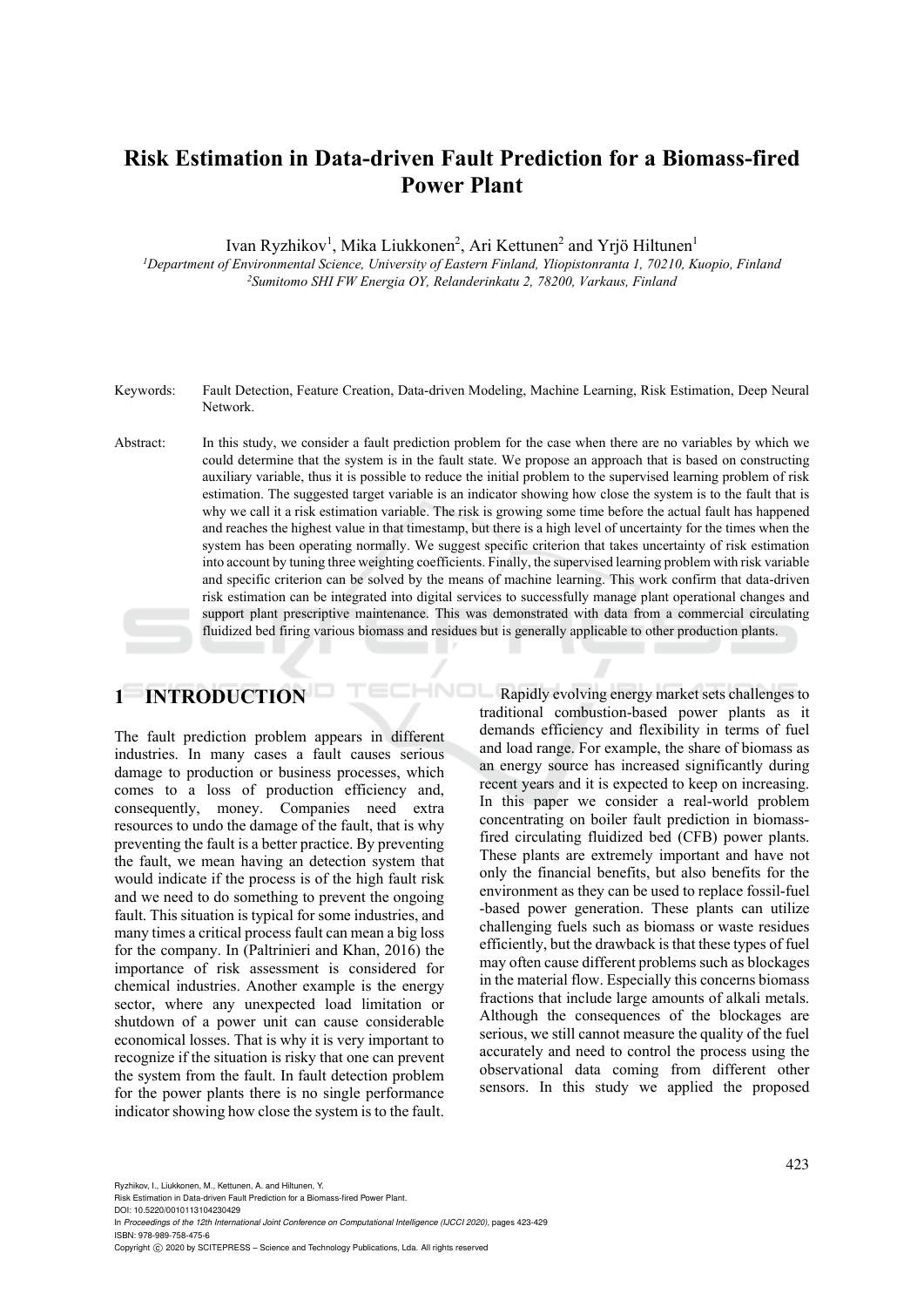approach to find patterns in a system state that takes place priorly to the fault.

Most industrial processes are complex, so they cannot be designed faultless and cannot be properly modelled in advance. It is also hard to tell which observing variables could be used for detection of the cases when something is wrong with the process. Moreover, even the process experts cannot always list the states and conditions by which we could identify the situations when process could cause the system fault. If we could have an adequate mathematical model of the target system, it could be used to predict the future system state by the inputs and previous states. In that case, if we know the future system state, we can predict the fault. But due to complexity of the production process there is no mathematical model. But in the case when the most of processes characteristics are being monitored, we have observations, that we can use to build data-driven models.

All the above lead the fault prediction to be based on analysis of the data that corresponds to stable functioning and the data that is prior to the fault. The goal of the prediction system is to identify the patterns that lead the system to the fault. It is important to mention that not all the fault prediction problems can be considered initially as a regression or classification problems. We consider a case, in which we only know the time the fault happened and there are only a few faults occurred during the comparatively large time interval. Here we need to reduce the initial problem to regression problem by adjusting the criteria and auxiliary variable construction. Then we apply statistical learning methods to the adjusted dataset to build up a prediction system.

Machine learning algorithms are being widely utilized to find the relation between the input and the output of the system (Kuhn and Johnsson, 2016). There are studies on applying the machine learning algorithms for solving the fault prediction problem for supervised learning, but the most of these studies are focused on specific processes. Since the fault prediction requires recognition of specific patterns in data, that cause the system fault, by fault prediction we would mean the risk estimation problem. By risk we mean some variable, that indicates the degree of how dangerous the current situation is, this interpretation is a simplification of the risk definition done by (Kaplan and Garrick, 1981), so we are not estimating the consequences and probabilities. In (Paltrinieri et. al., 2019) the machine learning based approach is considered as a promising tool of solving risk estimation problems. The difference in approaches is the following: is in that paper there is a

variable that can be used for risk estimation, and in our case, we need to construct it first. Other approaches of fault detection can be based on training model on labelled observations of the system with and without faults (Bondyra et al., 2018), but these approaches require observations for both regular and fault system states. In this study we are interested in recognition pre-fault state instead of the fault state.

In study (Rakhshani et al., 2009) authors consider the fault prediction problem for a power plant boiler, where the risk estimation is based on the dataset with labeled observations. There is continuous variable that equals its max value for normal system states and min value for the faults. The risk estimation is the prediction of that variable and its values become the base for the fault detection system. Depending on the value, the state can be classified as normal, low fault risk and fault. But it could be too late to prevent the fault if we detect the fault by the time it has happened and this case we consider in this paper. It has also been considered in the study (Hujanen, 2019), where the problem was reduced to the classification problem and deep neural networks were applied to find a model. In this study we propose different approach, where the risk is assumed to grow constantly starting from the time prior to the fault. Also, the risk modeling is adjusted according to uncertainty of the actual risk level for the observations that is not in this prior to the fault interval, since there is no prior information that these observations are of the low or high risk. PUBLIO

In this paper we describe the reduction of the initial fault detection problem, the way to construct the risk variable and adjusted criterion and making data-driven models. We also discuss the possibility of using the risk prediction models for identification of relation between different fault cases.

### **2 RISK ESTIMATION APPROACH**

Today computational resources allow us to make the data-driven solutions based on the artificial neural networks and the other computationally intensive algorithms (Chollet and Allaire, 2018), (Goodfellow et al., 2016). These methods and their implementations are becoming more important in the era of Industry 4.0 (Brink et al., 2016), when the collected data could be analyzed and used as decision-making systems for improving performance.

The considered process state can be characterized by different inputs that correspond to the sensor data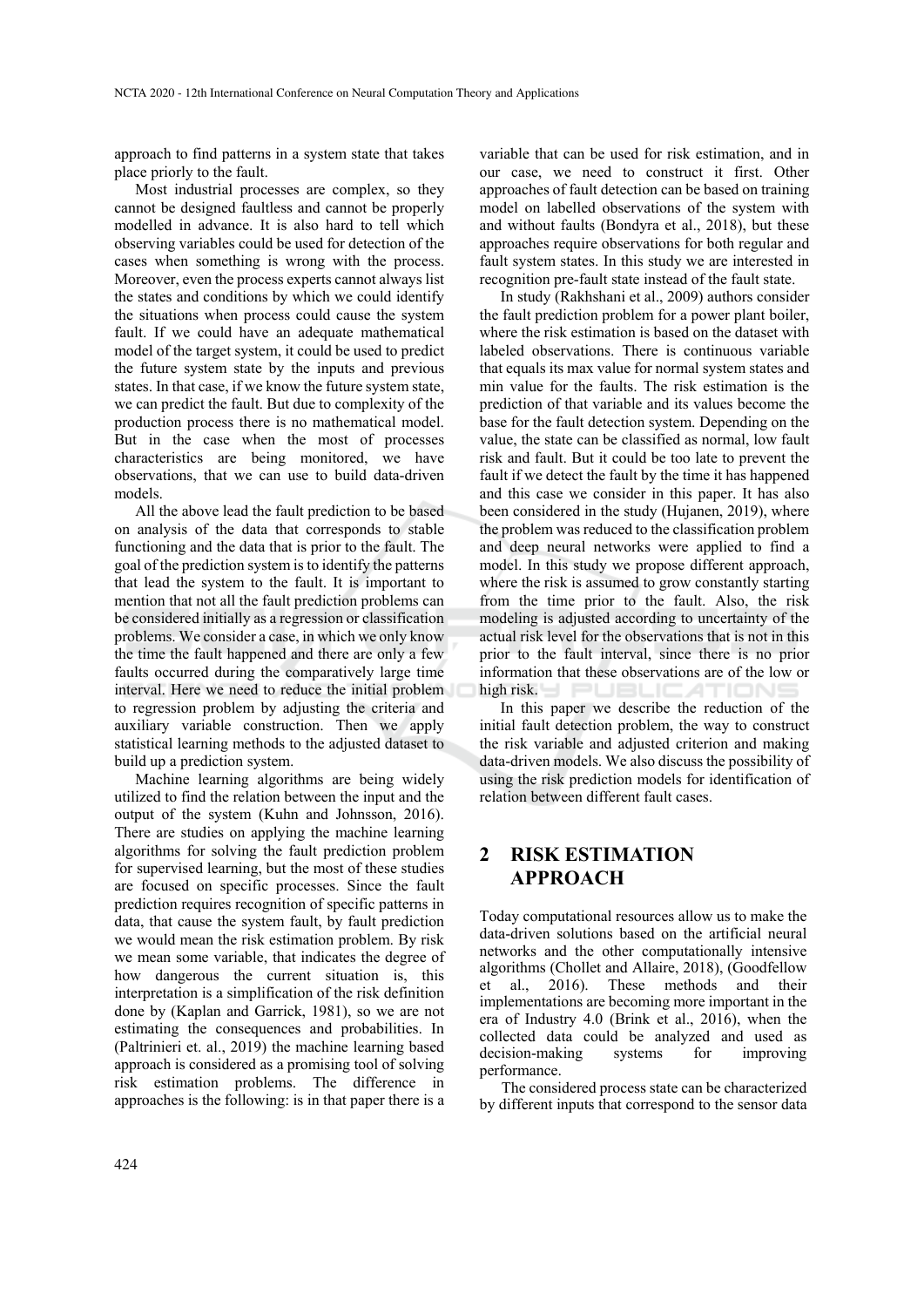from the different parts of the boiler plant. Each of these inputs can be described as time series with fixed step size:  $X = \{x_1, x_2, ..., x_s\}, T = \{t_1, t_2, ..., t_s\},\$ where  $s$  is a sample size. We also know  $m$  times at which the fault happened:  $t_i^f$ ,  $i = \overline{1,m}$ , so we assume that there had been some time before that, at which the risk began to grow. This time before the fault is a parameter  $\Delta$  of the proposed approach. We put forward a hypothesis, that there is no risk in any other timestamp, than timesteps before the fault limited by the parameter. We also assume that risk increases monotonically starting from zero, and it reaches its maximum value of one by the fault time, so the risk variable can be evaluated by the following function

$$
r(t, t^f) = \begin{cases} \frac{t - t^f}{\Delta} + 1, t^f - \Delta \le t \le t^f, \\ 0, \text{otherwise}, \end{cases} (1)
$$

where  $t_f$  is the fault time and  $\Delta$  is the parameter. Since there could be  *different faults, the risk* function for whole observation time can be evaluated as a sum of single fault functions (1):

$$
r(t) = \sum_{i=1}^{m} r(t, t_i^f).
$$
 (2)

We assume that there is always a normal system state between the different faults, so it is possible to find such  $\Delta$  that  $\exists i, j, t_i^f < t_j^f : t_j^f - t_i^f < \Delta$ , so non-zero intervals of the risk functions are not overlapping. According to this approach, we need to find a relation between the system state variables and the risk feature. In this study we assume that the risk is increasing identically before any of the faults.

We need to split the data on train and test sets to estimate the adequacy of model and its generalization. Since we work with time series, which consists of several intervals corresponding to several faults, we consider two splitting schemes. First option is to leave the data for one of the faults for the test and to keep other faults data for the train. This would help us to understand which faults have similar (or different) patterns corresponding to the risk increase. Second option is to split the data on two subsets, one before some date as train and validation and second after that date as test. In that case we can see, how good is historical data in predicting the future faults. To provide validation we used stratification, so train and validation contain observations from a common process and observations from the interval before the fault.

As a modeling criterion we used the root mean square error

$$
I(\tilde{r}) = \sqrt{\sum_{i=1}^{n} (r(t_i) - \tilde{r}(t_i))^2},
$$
 (3)

where n is a test or validation subset size,  $r(t_i)$ ,  $i =$  $\overline{1,n}$  are risks (2) at  $t_i$  timestamps and  $\tilde{r}(t_i)$ ,  $i = \overline{1,n}$ are risk estimations at the same time points by the model. Since we cannot properly estimate the risk for the time, when no fault was detected and we cannot estimate the risk for time intervals right after the fault, we suggested to use specific weights for these errors in the sum (3):

$$
I_w(\tilde{r}) = \sqrt{\sum_{i=1}^n w(t_i) \cdot (r(t_i) - \tilde{r}(t_i))^2},
$$
 (4)

where  $w(t)$  is a weighting function,

$$
w(t) = \begin{cases} w_{after}, t \in T_{after}, \\ w_{normal}, t \in T_{normal}, \\ w_{risk}, t \in T_{risk}, \end{cases}
$$
 (5)

and  $T_{after}$  are the time intervals corresponding to states after the faults,  $T_{risk}$  are the time intervals before the faults and  $T_{normal}$  are the other intervals. Here  $w_{after}$ ,  $w_{normal}$  and  $w_{risk}$  are weighing coefficients. These coefficients are used for increasing the influence of errors caused at the points, when the risk was growing and decrease the influence of errors of risk estimation for the time intervals for which the risk value is uncertain.

The goal of our risk modelling approach is to estimate the risk of the current system state and to observe its dynamics for decision making. It means that we need to have model with optimal parameters  $\alpha^*$ , which is adequate in risk estimation and thus minimizing the criterion (4):

$$
I_w(\tilde{r}(t|\alpha^*)) = \min_{\alpha} I_w(\tilde{r}(t|\alpha)), \tag{6}
$$

where  $\tilde{r}(t|\alpha)$  is the model prediction in case of its parameters  $\alpha$ . Data-driven model estimates the risk by process state variables, so

$$
\tilde{r}(t_i|\alpha) = \tilde{r}(x(t_i)|\alpha), \tag{7}
$$

and  $x(t) = x_i$ , i:  $t_i = t$ .

The fault prediction problem is reduced to minimization problem (4), where we use specific weight coefficients (5). The solution of reduced problem is optimal model parameters (6), that we use to estimate a risk by system state variables. Now the risk estimation can be used for fault prediction and decision making, but this topic is out of the scope of the study. In the next chapter we discuss the way we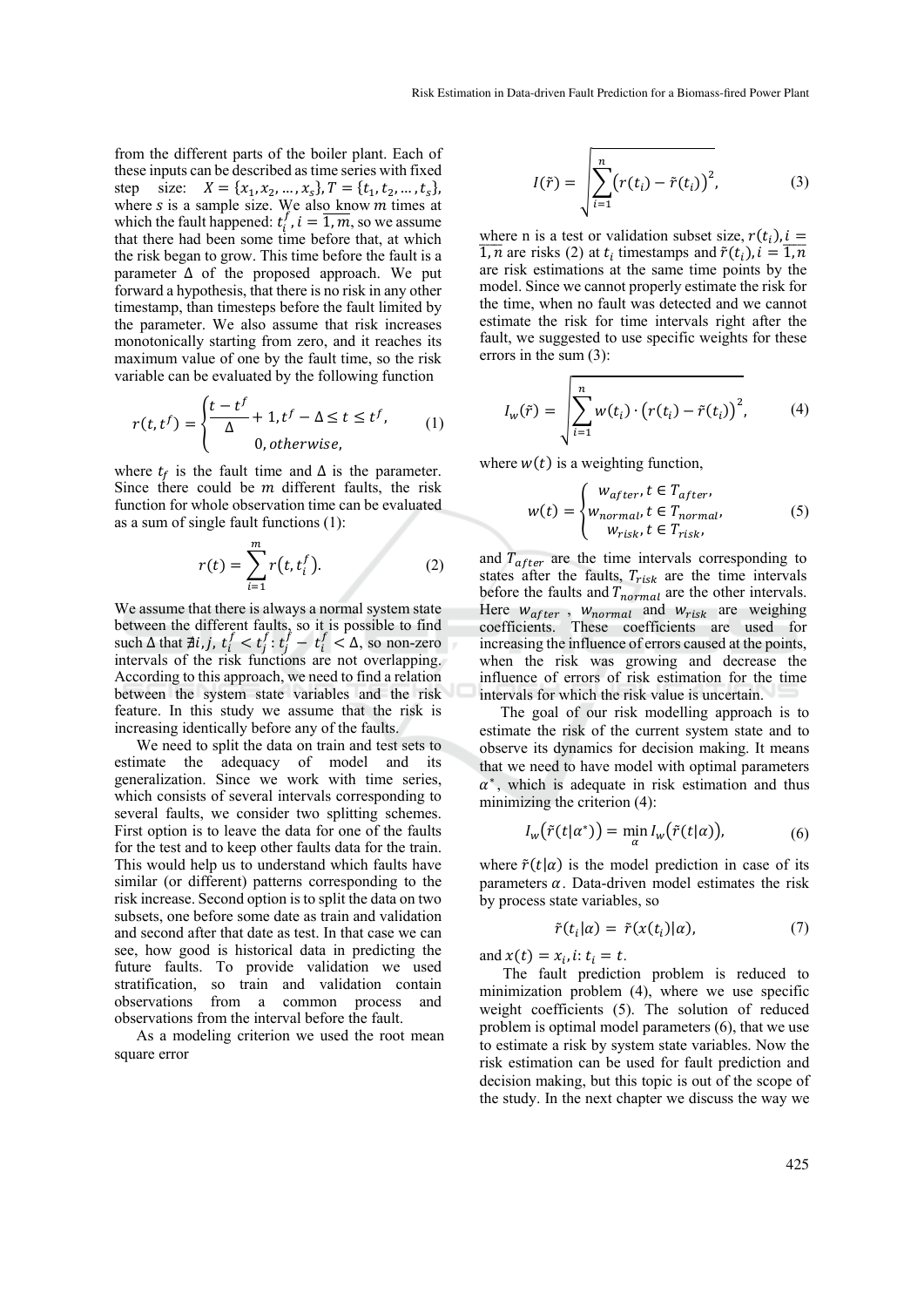transform the state variables into risks (7) by solving the regression problem (6).

## **3 DATA-DRIVEN RISK ESTIMATION**

In this study we consider the dataset, a collection of process variables measurements. We explicitly selected 54 variables, which, from the experts' point of view, could be useful for the fault detection. The dataset contains 50879 observations and 8 different process faults. In this study we tried different time delta parameters and finally used  $\Delta$  = 2 hours. In case of this value and observation step size, there are only 192 observations can be labelled as leading to the fault. It is typical that the faults occur uniquely, so there is imbalance between the number of observations of normal process state and the number of observations leading to the fault.

We tried different machine learning algorithms, such as lasso regression, random forests, and artificial neural networks with different number of layers and perceptron, still the chosen one is beneficial. In this study we used deep neural network with 5 layers, containing 64, 64, 64, 32 and 1 neurons, respectively. We added dropout for the 2nd, 3<sup>rd</sup> and 4<sup>th</sup> levels: 0.5, 0.5 and 0.25, respectively. We used root mean square propagation as a learning algorithm with a batch size of 5000 and 100 iterations. We used the Keras framework (Allaire and Chollet, 2018) for modeling, and the application were implemented in R (R Core Team, 2018). The weighs (5) for criterion (4) are set as following:  $w_{after}$  =  $w_{normal} = 1$ ,  $w_{risk} = 10$ . The weights were tuned manually, but these weights tune the model sensitivity, and the desired sensitivity comes out of the business needs.

As it was discussed in the previous chapter, we used two different cross-validation schemes. First, we use leave-one-out approach for the faults. We train and validate the model on all the data except the one of the faults, which is used for the final test. According to that, we solved 8 different regression problems, which correspond to 8 different faults. Due to randomness of the learning algorithms, we solve each problem 10 times for each case to evaluate the statistics.

We separated the errors on the ones that model makes on the common system functioning, and the error in risk estimation in case of the fault. The minimum error values for common and risky states are given in Table 1 and Table 2, respectively.

| Table 1: Minimum error in risk estimation of the common      |  |  |
|--------------------------------------------------------------|--|--|
| process for cases when one fault is left for test and others |  |  |
| were used to learn the model.                                |  |  |

| Fault case to test | Error minimum (common) |
|--------------------|------------------------|
|                    | 1.746891e-05           |
|                    | 0.0003728659           |
| 3                  | 0.0004703251           |
|                    | 0.0001684821           |
|                    | 4.076825e-05           |
|                    | 6.904885e-06           |
|                    | 0.0001324624           |
|                    | 5.641435e-05           |

Table 2: Minimum error in risk estimation of the process 2 hours before the fault for cases when one fault is left for test and others were used to learn the model.

| Fault case to test | Error minimum (fault) |
|--------------------|-----------------------|
|                    | 0.09567184            |
|                    | 0.1083031             |
|                    | 0.09283183            |
|                    | 0.08412199            |
|                    | 0.1146508             |
|                    | 0.1078044             |
|                    | 0.103839              |
|                    | 0.1143047             |

As one can see, in Table 1 the average minimum value is less than 0.0002, but for  $2<sup>nd</sup>$ ,  $3<sup>rd</sup>$  and  $7<sup>th</sup>$  faults the risk estimation for the common state was not stable. This point will be proved by the risk estimation visualization below. The results in Table 2 show us, that some faults cannot be predicted by the model trained on other faults, at least here is no risk increase at the ∆ interval before the test fault.

Since it is hard to differentiate result only by the table values, let us visualize the risk estimation for all the considered problems. Figures 1-8 represent the risk modeling results in case of different fault cases used as test.

If we compare Figures and Tables, we can see that some faults are predicted, since we see the increase of the risk near the fault time. This increase happens earlier, than it is being expected: not in  $\Delta$ interval prior to the fault. It means that the problems of this nature require specific metric. Metric which one can use to estimate if the risk prediction adequacy is a problem itself. In this study we put forward a hypothesis that the fault is expected during the similar time interval prior to the fault. In the further work we will consider another option of metric calculation and comparing the modeling results.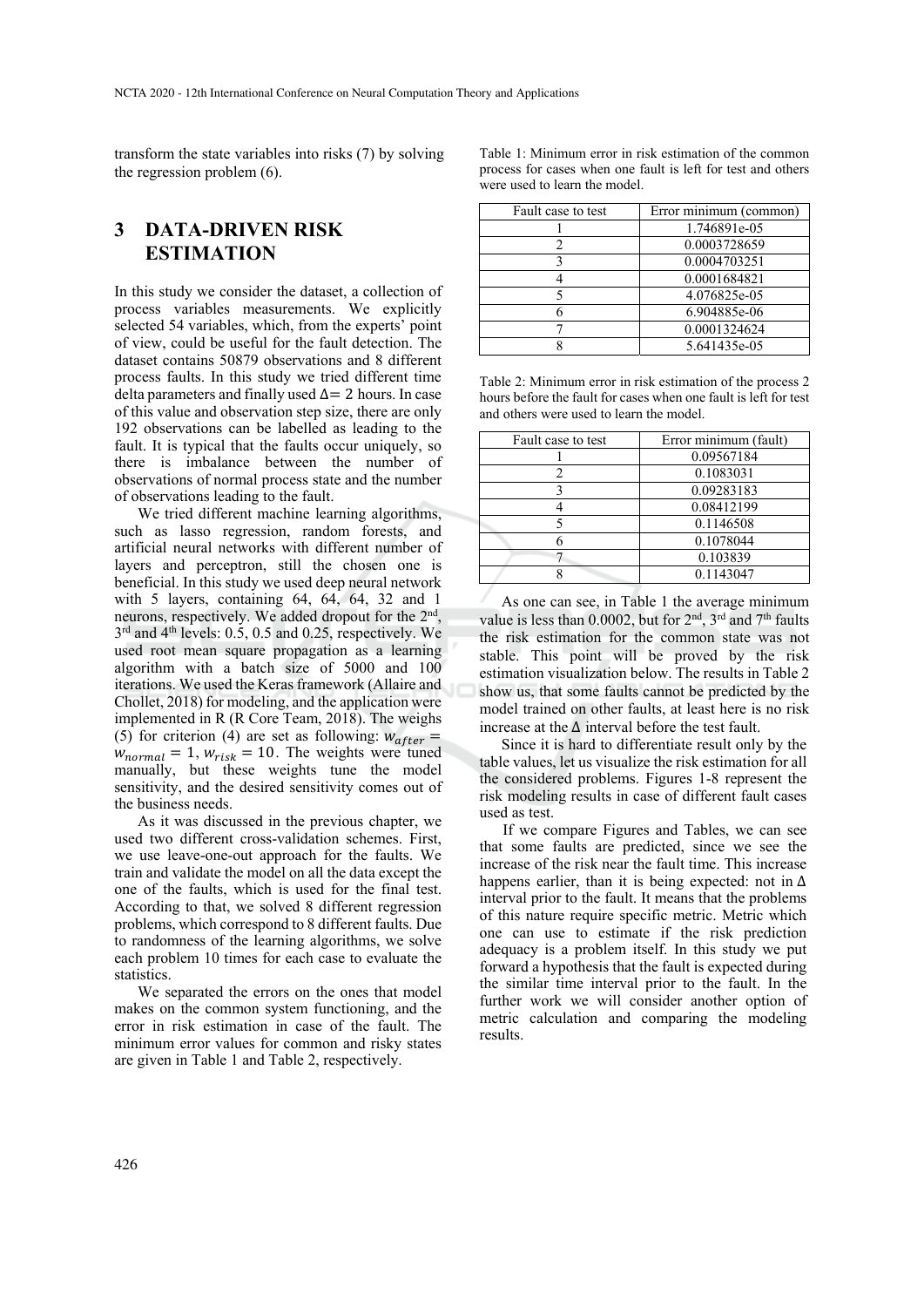

Figure 1: Fault risk estimation in case of the 1<sup>st</sup> fault left for the test.



Figure 2: Fault risk estimation in case of the 2<sup>st</sup> fault left for the test.



Figure 3: Fault risk estimation in case of the 3<sup>rd</sup> fault left for the test.



Figure 4: Fault risk estimation in case of the 4<sup>th</sup> fault left for the test.



Figure 5: Fault risk estimation in case of the 5<sup>th</sup> fault left for the test.



Figure 6: Fault risk estimation in case of the  $6<sup>th</sup>$  fault left for the test.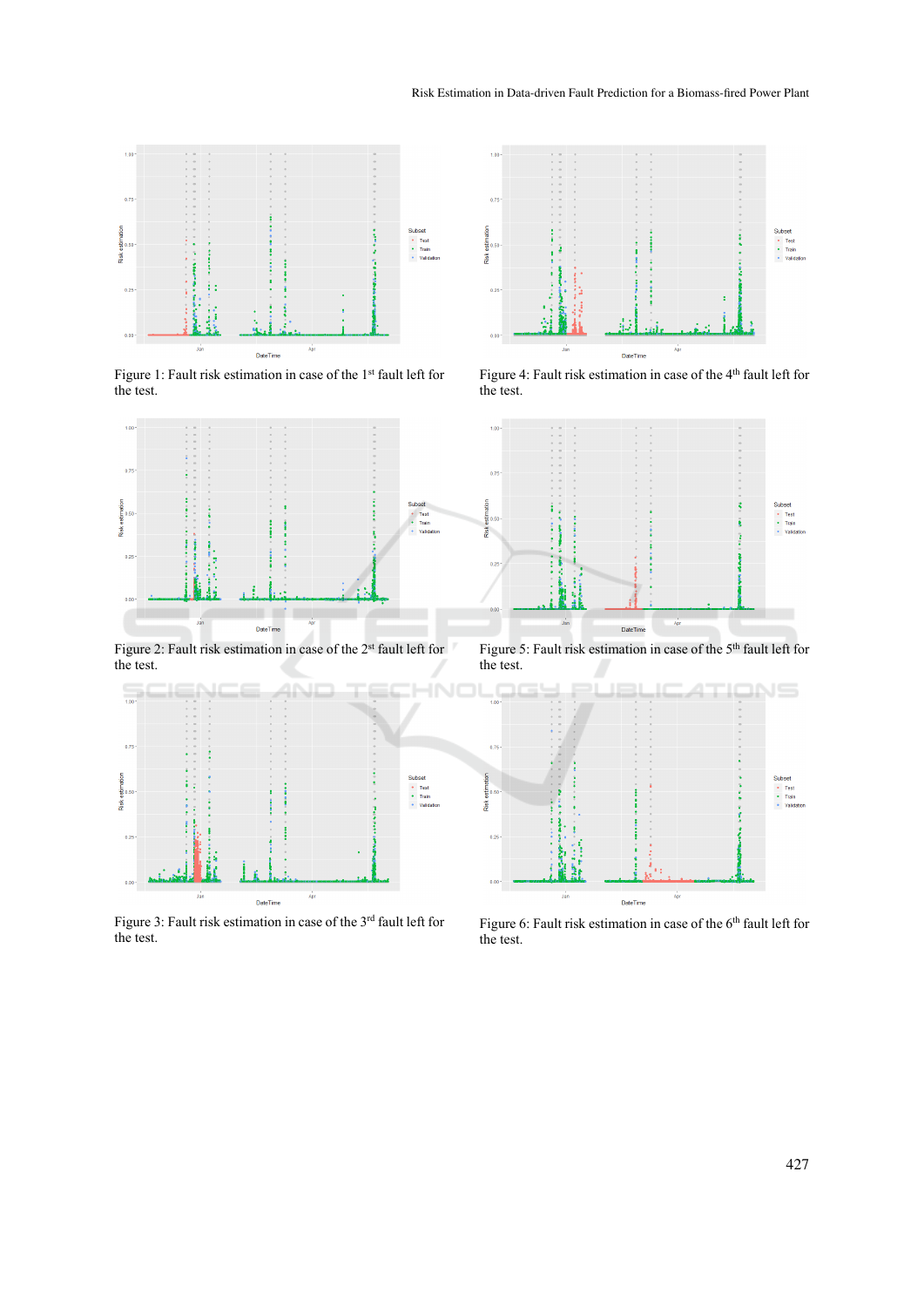

Figure 7: Fault risk estimation in case of the 7<sup>th</sup> fault left for the test.



Figure 8: Fault risk estimation in case of the 8<sup>th</sup> fault left for the test.

Now we consider the second validation scheme in which we use only one third of observations for train, leaving the rest of the data for the test. For the same model used we get the results that is presented in Figure 9.



Figure 9: Risk estimation for the case when we use the observations before some date as train and leave another data as test.

This experiment shows us, that the system predicts some of the faults, but it also shows some

risk increase when there is common process. Of course, that could happen, because we used only 30% of data for the train, but even that amount of data is enough to demonstrate that the proposed approach is promising. We can see that some of the test faults caused the risk increase and we also see that this increase is greater than the one happens by mistake. To demonstrate the risk estimation right before the fault, we selected only  $\Delta$  intervals and give it in Figure 10 for train and test.



Figure 10: ∆-interval risk estimations.

In this chapter we examined proposed approach on solving the real-world biomass and residue fuels energy station problem. This approach is useful for analysis of the fault cases and the estimation of the risk. We considered two different cross-validation schemes and both schemes demonstrated promising results.

#### **4 CONCLUSIONS**

In this study we proposed the auxiliary risk feature and used it as a target variable for solving fault prediction problem. This variable represents the degree of how close the current situation is to the fault: the higher the risk is, the closer system is to the fault. To construct this variable, we used the fault datetime and the specific time parameter – the time prior to the fault, when we expect the risk to grow. Another part of the approach is to provide errors in risk estimation before the faults being more valuable for the model learning, than the errors on all the other intervals, on which the uncertainty is higher. The weigh parameter values should be tuned so it would provide the suitable balance between errors of both types: predicting high risk, when system runs normally, and predicting no risk, when there is high risk of the fault. This balance should be determined by the business needs and out of the scope of this study.